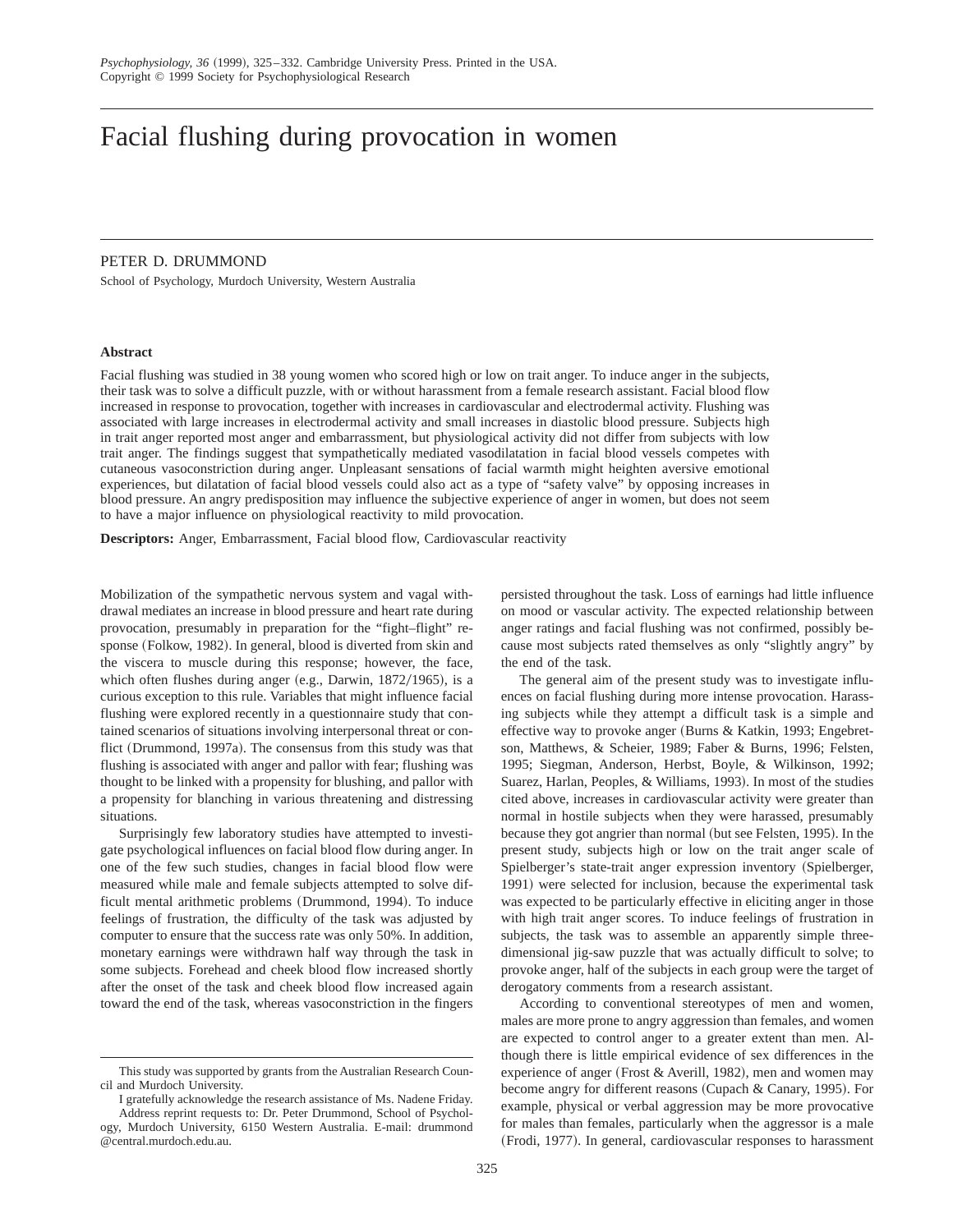are greater in males than in females (Burns, 1995; Burns & Katkin, 1993; Lai & Linden, 1992; Lawler, Harralson, Armstead, & Schmied, 1993), possibly because women respond differently to this type of provocation than men. In particular, women tend to feel hurt whereas men are more likely to react with defiance (Frost & Averill, 1982); furthermore, embarrassment may limit the experience or physiological expression of anger in women in this type of situation. Cardiovascular responses typically are greatest in harassed, highhostile subjects, whether male (Engebretson et al., 1989; Everson, McKey, & Lovallo, 1995) or female (Suarez et al., 1993). Nevertheless, because the emotional response to provocation may differ fundamentally between men and women, the physiological effects of provocation need to be studied separately in each sex.

In the present study, the relationship between facial flushing, anger, embarrassment, and general cardiovascular activity was examined in women. It was hypothesized that facial flushing and other measures of cardiovascular activity would increase most in hostile, harassed women. In addition, the association between ratings of anger and embarrassment was investigated to determine whether embarrassment influenced the subjective experience or physiological expression of anger during provocation.

#### **Method**

#### *Subjects*

The sample consisted of 38 female undergraduate psychology students, selected from 316 students who completed the trait anger scale of the State-Trait Anger Expression Inventory (Spielberger, 1991). In the entire group, trait anger averaged  $19.3 \pm 4.3$  (*SD*). Nineteen subjects from the lower half of this distribution formed the low trait anger group (mean trait anger  $15.1 \pm 1.4$ , range  $12-17$ ), and 19 subjects from the upper half of the distribution formed the high trait anger group (mean trait anger  $25.4 \pm 2.7$ , range 20–30). The female research assistant who collected the data was unaware of the subject's trait anger score. Ages were similar in the two groups, averaging  $24.6 \pm 7.3$  years in the low trait anger group, and  $22.8 \pm 7.3$  years in the high trait anger group. Each subject gave informed consent for the procedures, which were approved by the Murdoch University Ethics Committee.

# *Apparatus*

Changes in facial and finger blood flow, heart period, electrodermal activity, and blood pressure were monitored before and during an anger-provoking task. To detect changes in skin blood flow, pulse transducers (photoplethysmographs, Grass Instruments, Quincy, MA) were attached to the left side of the forehead and to the middle finger of the subject's nondominant hand with adhesive tape. The pulse transducers detected relative changes in blood flow, but did not measure flow in absolute terms (Drummond & Lance, 1981; 1992). Changes in skin conductance were detected via Beckman cup electrodes filled with Johnson and Johnson KY Lubricating Jelly and attached with adhesive washers to the index and ring fingers of the nondominant hand. Skin conductance responses were displayed on a Grass chart recorder to an accuracy of  $\pm$  0.1  $\mu$ S. Blood pressure was measured every 2 min via an Ohio 2105 Automatic Blood Pressure Monitor (Madison, WI) from the subject's nondominant arm. Systolic and diastolic blood pressures were detected oscillometrically (Geddes, 1970) and displayed digitally on the monitor's front panel to an accuracy of 5 mmHg when checked against the auscultatory method (cuff deflation was set at 5 mmHg/s).

#### *Procedure*

The experiment was carried out in a temperature-controlled laboratory maintained at  $22 \pm 1^{\circ}$ C. Shortly after arriving at the laboratory, the subject filled out a rating scale consisting of the state anger scale of the state-trait anger expression inventory (Spielberger, 1991) which was mixed with 10 other items to disguise the focus of the scale. Two of the items ("I feel self-conscious" and "I am embarrassed") were included in statistical analyses (see below), and the other eight items were used as fillers. In an attempt to balance the affective content of the scale, most of the filler items referred to various aspects of positive affect  $(e.g., 'I$  feel like smiling" and "I am enthusiastic"). The eight filler items were not included in statistical analyses because they were not relevant to the research question. Subjects rated each item on a 4-point scale, in which 1 corresponded to "not at all" and 4 to "very much so." Physiological monitoring devices were then attached, and the subject sat quietly for 10 min or until recordings stabilized. Blood pressure was measured every 2 min during this baseline period.

The subject was then shown an assembled six-piece, threedimensional puzzle that formed a cube, and was told that her task was to assemble the disassembled cube as quickly as possible. Despite the apparent simplicity of the task, only one subject managed to assemble the cube within the 20 min allotted to the task; in this case, the cube was disassembled and the subject spent the remaining time trying (unsuccessfully) to reassemble the cube. The subjects used only one hand to assemble the cube, because a pulse transducer and skin conductance electrodes were attached to the other hand. The research assistant sat in the same room, but was out of the subject's line of vision while the subject attempted to assemble the cube.

Blood pressure was measured 1 min after the start of the task, and thereafter at 2-min intervals. Between each blood pressure measurement, the research assistant made a disparaging comment (the harassment condition) or an encouraging remark (the control condition). Examples of disparaging comments included: "Haven't you even got the first few pieces yet?" (after 4 min of trying), and "Do you realize that you are making a lot of stupid mistakes?" (after 14 min). Comments at comparable times in the control condition included: "Finding the first few pieces is difficult, isn't it?" and "Can you see that it is mainly trial and error?"

Because the task was expected to have a slowly developing cumulative effect on mood, the subject filled out the rating scale again 10 and 20 min into the task, worded in the past tense to indicate how she felt during the past 10 min. Subjects were debriefed before leaving.

#### *Data Reduction*

The 10 items of the state anger scale ("I am furious," "I feel irritated," "I feel angry," "I feel like yelling at somebody," "I feel like breaking things," "I am mad," "I feel like banging on the table," "I feel like hitting someone," "I am burned up," and "I feel like swearing") were averaged to yield anger ratings before, at the midpoint, and the end of the task. Because ratings of embarrassment correlated moderately with ratings for self-consciousness  $(r = .56, p < .001)$ , the two ratings were averaged to yield an estimate of discomfort due to embarrassment at each point during the experiment.

Heart period, pulse amplitude, and skin conductance responses were measured for 30 s during the first, third, and fifth minutes before the task. Heart period was calculated from the number of pulses detected during each 30-s epoch, whereas pulse amplitude represented the average trough-to-peak height of pulses. A skin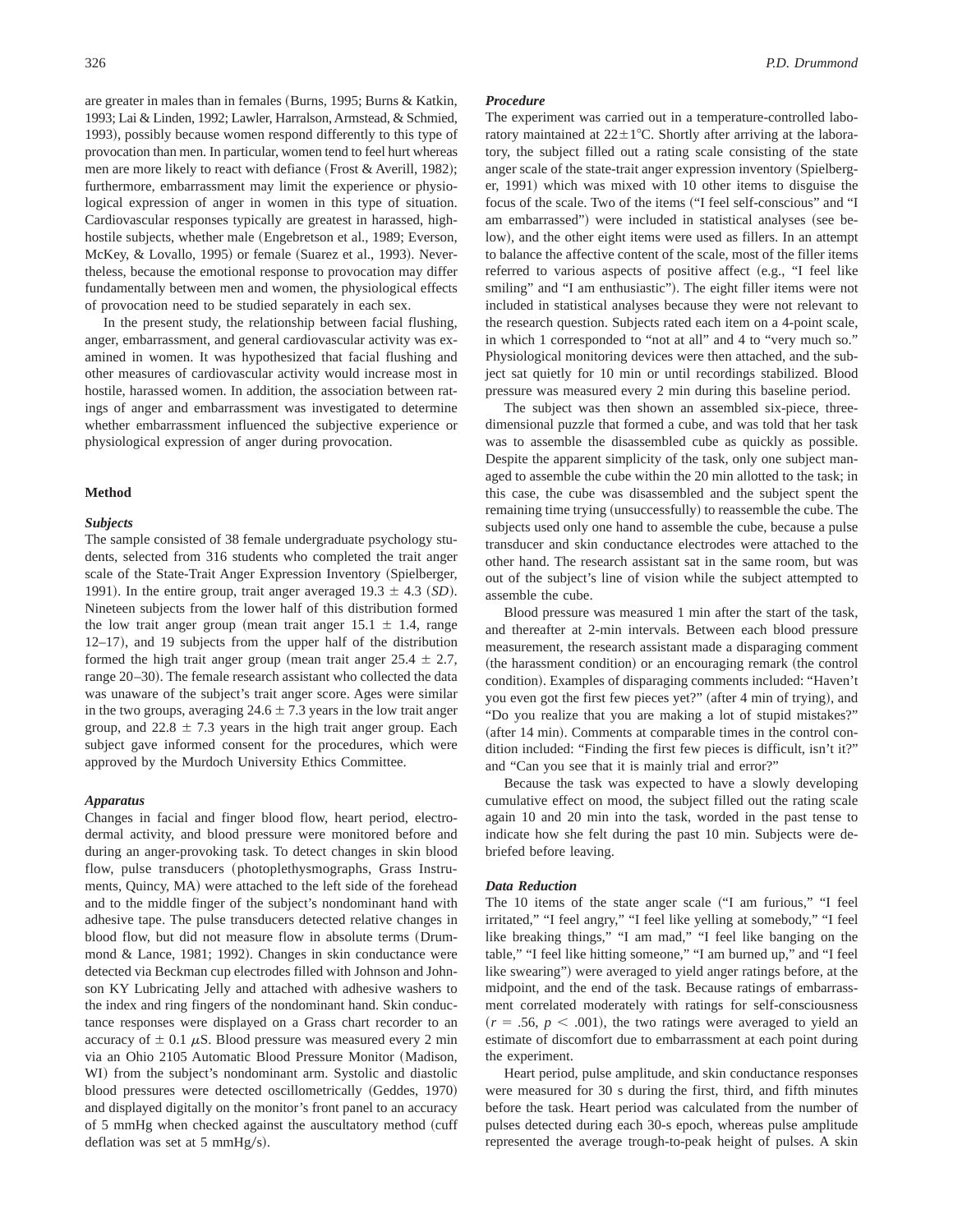conductance response was defined as a trough-to-peak increase of at least 0.1  $\mu$ S. The cumulative amplitude of skin conductance responses during each 30-s epoch was calculated. The levels during the three 30-s epochs were averaged to obtain reliable estimates of physiological activity before the task. The last three blood pressure levels measured before the task were also averaged. During the task, physiological activity was measured for 15 s before and after each comment (which was made every 2 min, between blood pressure measurements). Because the recorded amplitude of pulses was influenced by individual differences such as skin pigmentation and the closeness of vessels to the skin surface, changes in pulse amplitude during the task were expressed as a percentage of the amplitude recorded before the task. The difference between levels measured before and during the task was calculated for blood pressure, heart period, and skin conductance. To increase the reliability of responses and to simplify statistical analyses, physiological responses were averaged over the first and second 10-min parts of the task.

## *Statistical Analyses*

The change in anger ratings over the course of the task was investigated in a  $2 \times 2 \times 3$  (Trait Anger [high, low]  $\times$  Condition [harassment, control]  $\times$  Time [before, middle, and end of task]) analysis of variance (ANOVA). The multivariate approach (SPSS for Windows, version 6.1) was used to test effects involving the time factor (Vasey & Thayer, 1987). An exploratory multivariate analysis (MANOVA) to test the effects of trait anger on responses to the 10 items of the state anger scale at the end of the task was also computed. Changes in embarrassment over the course of the task were investigated in a repeated-measures ANOVA with the same factors as those for anger ratings.

To minimize Type 1 errors, physiological responses (with the exception of blood pressure) were investigated together in a 2  $\times$  $2 \times 2 \times 2$  (Trait Anger [high, low]  $\times$  Condition [harassment, control  $\times$  Comments [before, after  $\times$  Time [the first and second parts of the task $\vert$ ) MANOVA with four dependent variables (changes in forehead and finger pulse amplitude, electrodermal responses, and changes in heart period). Significant effects were further investigated in univariate analyses; the source of significant univariate interactions was then explored with paired  $t$  tests (because each factor had only two levels, adjustment of the criterion of statistical significance to control for Type 1 errors was not necessary). The immediate effect of the comments on blood pressure could not be ascertained because blood pressure was measured only once every 2 min. Therefore, changes in systolic and diastolic blood pressure during the task were investigated together in a MANOVA with factors of trait anger, condition, and time. Significant effects were investigated as outlined above for the other physiological variables. To delineate the relationship between anger, embarrassment, and physiological reactivity during the task, mean change scores were calculated for each measure. The correlation among change scores was then investigated with Pearson's coefficient.

# **Results**

# *Anger and Embarrassment Ratings*

One subject in the harassment condition withdrew from the experiment shortly after the start of the task. Anger ratings in the other 37 subjects are shown in Figure 1. Ratings increased from an average of "not at all" angry before the task to "somewhat" angry during the task, main effect for time,  $F(2,32) = 10.8$ ,  $p < .001$ ; in



Figure 1. Anger and embarrassment ratings during the task. Anger ratings increased in all four groups, but more so in subjects with high than low trait anger scores. Embarrassment ratings increased most in harassed, high trait anger subjects. In Figures 1–4, error bars represent standard errors.

addition, ratings were greater in the high trait anger group than in the low trait anger group,  $F(1,53) = 5.43$ ,  $p < .05$ . Mean anger ratings did not differ between the harassment and control conditions (the main effect and interactions involving the harassment factor were not significant); however, an exploratory MANOVA for the 10 items of the state anger scale indicated that by the end of the task, ratings for "I am furious" were greater in harassed than control subjects, multivariate test of statistical significance for all 10 items,  $F(10,24) = 2.71$ ,  $p < .05$ ; univariate test for "I am furious,"  $F(1,33) = 7.53, p < .01$ .

In general, embarrassment ratings increased in parallel with anger ratings,  $r(35) = .34$ ,  $p < .05$ . As shown in Figure 1, embarrassment ratings increased over the course of the task, main effect for time,  $F(2,32) = 7.09$ ,  $p < .01$ , and the interaction between trait anger and condition was statistically significant,  $F(1,33) = 4.16$ ,  $p < .05$ . The interaction between trait anger, condition, and time was not significant; nevertheless, the basis of the Trait Anger  $\times$  Condition interaction appeared to be an increase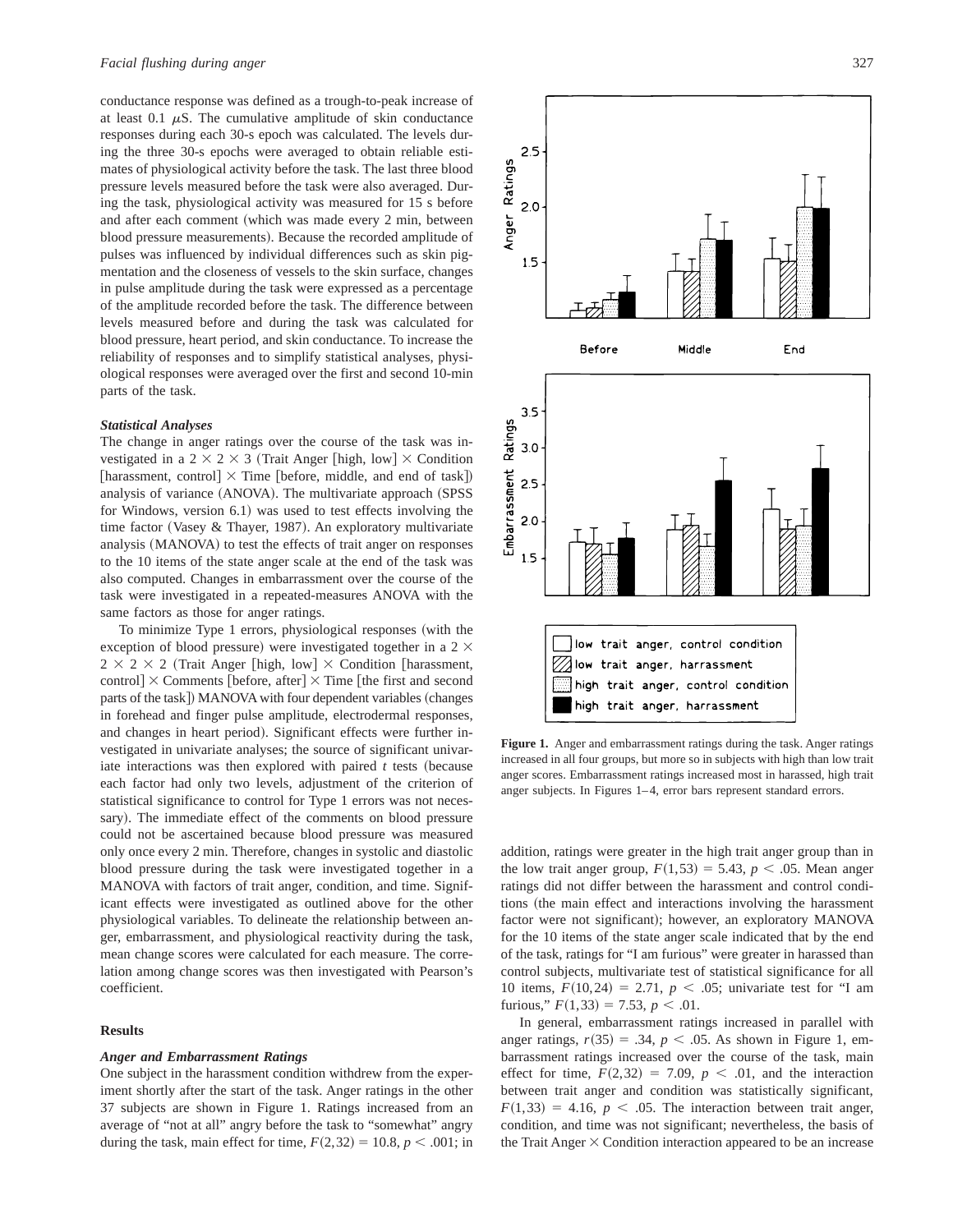in embarrassment ratings during the task in harassed, high trait anger subjects (Figure 1). Exploratory analyses indicated that embarrassment ratings did not differ among groups before the task and increased significantly during the task only in harassed, high trait anger subjects ( $p < .05$ ); furthermore, embarrassment ratings were greater in this group than in each of the other three groups during the task ( $p < .05$  with Duncan's correction for multiple comparisons).

# *Physiological Activity*

Before the task, neither blood pressure, heart period nor electrodermal activity differed between the high and low trait anger groups (Table 1). Changes in physiological activity during the task are shown in Figures 2–4, and the results of the multivariate and univariate ANOVAs are presented in Table 2. MANOVA for changes in forehead and finger pulse amplitude, electrodermal activity, and heart period indicated significant main effects for time and comment, and significant interactions between time and condition, and between time, comment, and condition (Table 2). The MANOVA for changes in blood pressure identified significant main effects for condition and time (Table 2). Of particular note, none of the main effects or interactions involving trait anger were significant in multivariate or univariate analyses.

*Time course of physiological activity and response to the comments.* Univariate investigation of the significant time effect indicated that increases in blood pressure and electrodermal activity, and decreases in heart period, were greater in the first part of the task than the second (Figures  $3$  and  $4$ ); in contrast, decreases in finger pulse amplitude were greater in the second part of the task (Figure 2). When averaged over conditions, forehead pulse amplitude increased to the same extent in the first and second parts of the task (Figure 2). Forehead pulse amplitude and electrodermal activity increased in response to the comments, whereas finger pulse amplitude and heart period decreased (see Figures 2 and 3).

*Effects of harassment.* Univariate analyses indicated that increases in systolic but not diastolic blood pressure were greater in harassed than control subjects (see Table 2 and Figure 4). Harassment also influenced facial flushing, more so in the second part of the task than the first (Table 2 and Figure 2). Investigation of the significant Condition  $\times$  Time interaction for forehead pulse amplitude indicated that increases were greater in the harassment condition than in the control condition during the second half of the task  $(p < .05)$  but not the first; furthermore, forehead pulse amplitude increased from the first to the second half of the task in

**Table 1.** *Physiological Activity at Baseline in Subjects with High or Low Trait Anger*  $(\pm SD)$ 

|                                       | High anger<br>$(N = 18)$ | Low anger<br>$(N = 19)$ |
|---------------------------------------|--------------------------|-------------------------|
| Systolic blood pressure (mmHg)        | $114 \pm 10$             | $119 \pm 10$            |
| Diastolic blood pressure (mmHg)       | $69 \pm 8$               | $70 \pm 8$              |
| Heart period (ms)                     | $762 \pm 150$            | $816 \pm 138$           |
| Electrodermal activity ( $\mu$ S/min) | $2.5 \pm 5.2$            | $4.9 \pm 9.9$           |

Physiological activity at baseline did not differ between high and low trait anger subjects.



**Figure 2.** Vascular activity during the first and second parts of the task. In Figures 2 and 3, the first bar of each pair represents the level before the comment, whereas the second bar represents the level after the comment. Pulse amplitude increased in the forehead, particularly in the harassment condition, but decreased in the finger.

the harassment condition ( $p < .05$ ) but not in the control condition. Skin conductance responses were greater in the harassment condition than in the control condition, particularly in the first part of the task after the research assistant made a derogatory comment (Figure 3). Investigation of the significant three-way interaction between condition, time, and comment (Table 2) indicated that the cumulative amplitude of skin conductance responses to comments was greater in the harassment condition than in the control condition in the first part of the task ( $p < .01$ ) but not the second; in addition, responses to comments decreased from the first to the second part of the task in the harassment condition ( $p < .01$ ) but not in the control condition.

*Physiological response pattern.* Correlational analyses identified relationships among changes in different physiological modalities (Table 3). In particular, increases in forehead pulse amplitude were greatest in subjects with the smallest increases in diastolic blood pressure,  $r(34) = -.43$ ,  $p < .01$ , and the greatest increases in electrodermal activity,  $r(35) = .38$ ,  $p < .05$ . In contrast, decreases in finger pulse amplitude were greatest in subjects with the greatest increases in electrodermal activity,  $r(35) = -.42$ ,  $p < .01$ .

*Association between mood ratings and facial flushing.* In the group as a whole, correlational analyses failed to detect relationships among changes in physiological activity and changes in an-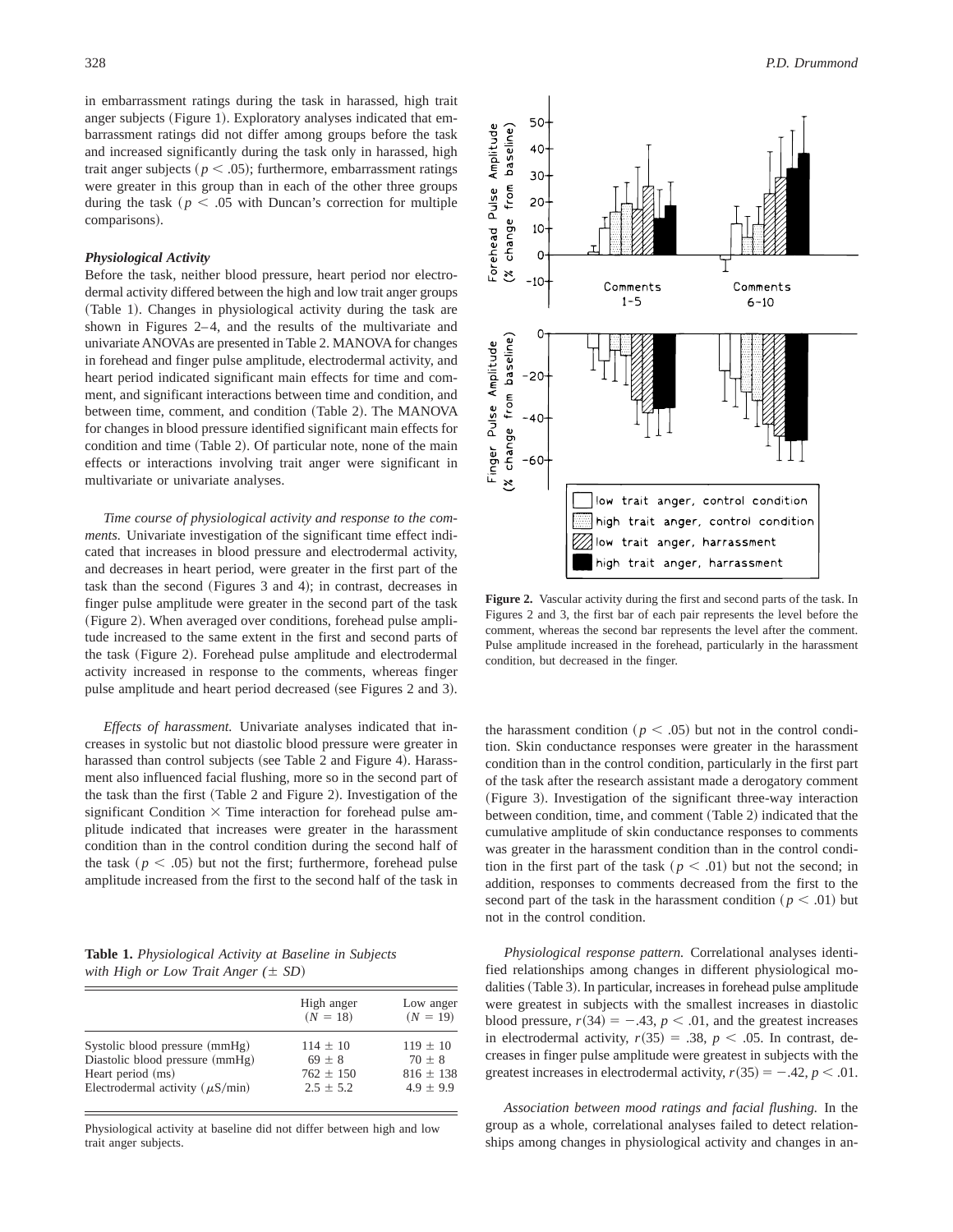

**Figure 3.** Cardiac and electrodermal responses during the task. Heart period decreased from baseline during the task and after comments (indicating cardiac acceleration). Skin conductance responses were greater to Comments 1–5 in the harassment condition than in the control condition. **Figure 4.** Changes in blood pressure during the task. Increases in systolic



# **Discussion**

*The Effect of the Task on the Subjective Experience of Anger* The increase in anger ratings over the course of the task indicated that most subjects found the task frustrating. By the end of the task, the average rating corresponded to "somewhat angry," implying that the task was only mildly provocative for most subjects. The increase was greatest in subjects who rated themselves highly on trait anger; similar findings have been reported previously for hostile men and women during harassment (Everson et al., 1995;



blood pressure were greater in the harassment condition than in the control condition.

Felsten, 1995; Suarez & Williams, 1989). Surprisingly, anger ratings were unaffected by harassment with the exception of ratings for "I am furious." Perhaps this item mirrored the effect of harassment on women more closely than items such as "I feel like swearing" or "I feel like hitting someone."

Embarrassment ratings increased in parallel with anger ratings, and were greater in harassed, high trait anger subjects than in other subjects. Thus, the experience of anger may have been tempered to some extent by feelings of humiliation at being unable to solve an apparently simple puzzle (i.e., some subjects in the harassment condition may have thought that the research assistant's comments were justified). The submissive and affiliative behaviors displayed during embarrassment probably help to reduce aggression and restore social relations (Keltner & Buswell, 1997). Because most women prefer to use submissive and deferential appeasement strategies to reduce social threats (e.g., Cupach, Metts, & Hazleton, 1986), they may use similar strategies to limit the subjective experience and physiological expression of anger. However, an equally plausible explanation is that feelings of embarrassment and humiliation fuelled anger, particularly in high trait anger subjects.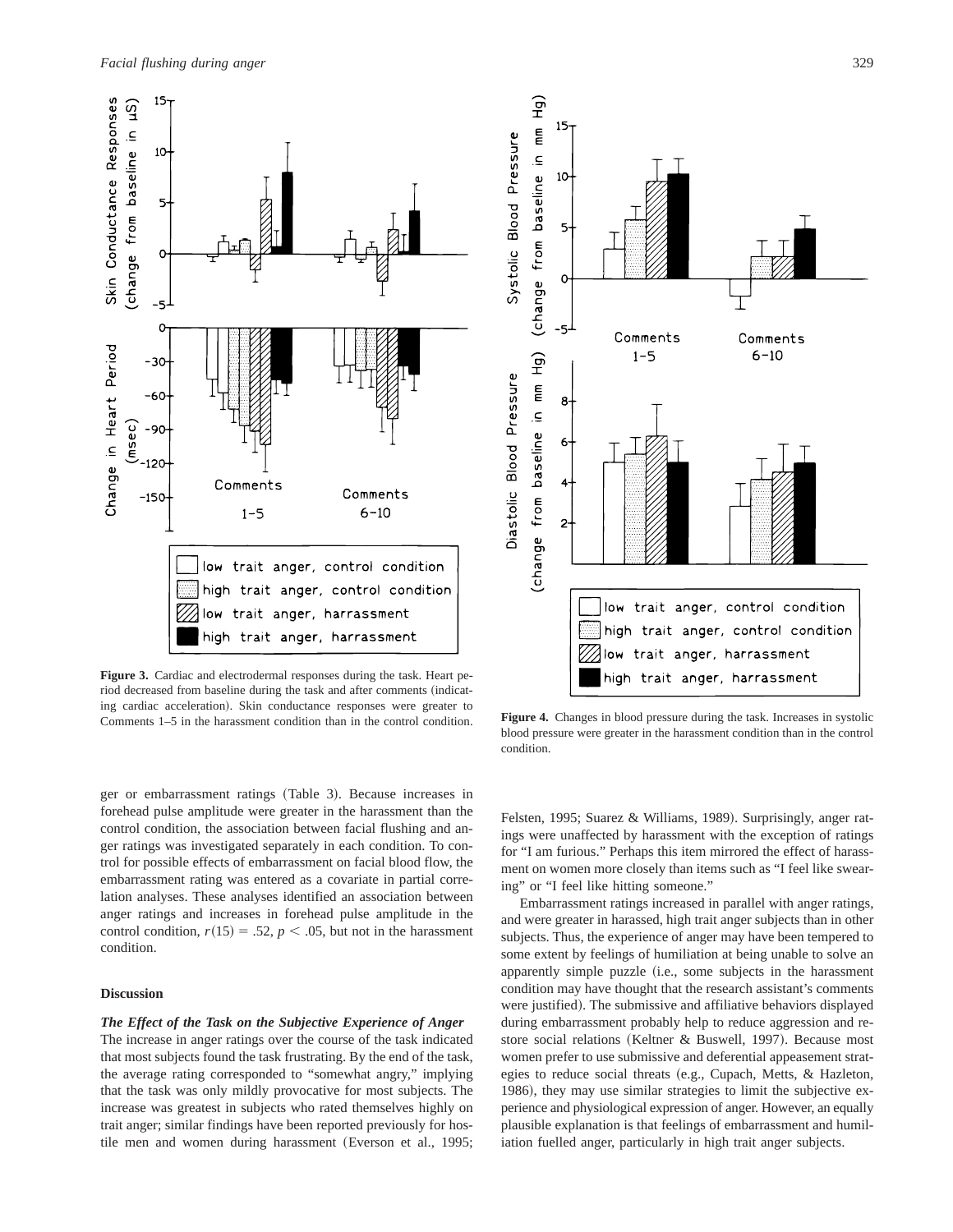**Table 2.** *Significant Changes in Physiological Activity During the Task*

|                                          | Multivariate<br>$F$ ratio | Univariate $F$ ratio |            |            |          | Multivariate    | Univariate $F$ ratio |            |
|------------------------------------------|---------------------------|----------------------|------------|------------|----------|-----------------|----------------------|------------|
|                                          |                           | <b>FOR</b>           | <b>FIN</b> | <b>EDA</b> | HP       | F ratio<br>(BP) | <b>SBP</b>           | <b>DBP</b> |
| Condition                                | 2.40                      | 2.08                 | $4.73*$    | 1.80       | 0.79     | 5.99**          | $10.92**$            | 0.61       |
| Condition $\times$ Time                  | $3.04*$                   | $8.46**$             | 0.07       | $6.21*$    | 2.55     | 0.74            | 0.59                 | 0.01       |
| Time                                     | $17.13***$                | 1.58                 | $19.85***$ | $11.54***$ | 27.89*** | $36.68***$      | $57.43***$           | $8.10**$   |
| Comment                                  | $11.69***$                | $16.02***$           | $4.62*$    | $17.16***$ | $4.35*$  |                 |                      |            |
| Condition $\times$ Time $\times$ Comment | $4.02**$                  | 0.86                 | 0.01       | $6.87*$    | 3.92     |                 |                      |            |

 $FOR =$  forehead pulse amplitude;  $FIN =$  finger pulse amplitude;  $EDA =$  electrodermal activity;  $HP =$  heart period;  $SBP =$  sys-

tolic blood pressure;  $DBP =$  diastolic blood pressure.

 $*_{p}$  < .05; \*\**p* < .01; \*\*\**p* < .001.

## *Physiological Responses to the Task*

Cardiovascular and electrodermal activity increased during the task, consistent with the pattern of activation during demanding tasks documented in many previous studies (e.g., Ax, 1953; Folkow, 1982). In addition, increases in systolic blood pressure, electrodermal activity, and vascular responses were greater in provoked subjects than in controls, indicating that the nature of the comments had a specific influence on physiological activity. Increases in blood pressure during harassment were similar to increases reported by Burns and colleagues (Burns, 1995; Burns & Katkin, 1993; Faber & Burns, 1996) but somewhat lower than those reported by Suarez et al.  $(1993)$  and Lai and Linden  $(1992)$ , presumably reflecting differences in experimental methodology. For example, the timing and verbal content of harassment as well as other aggressive cues (e.g., the experimenter's tone of voice, posture, facial expression, and rapidity or volume of speech) may have influenced the perception of threat and hence cardiovascular activity to differing degrees in the various studies. Blood pressure and cardiac and electrodermal responses subsided during the second part of the task, possibly because the subject habituated to the task and the comments no longer came as a surprise. In contrast, vascular responses to the comments persisted throughout the task, suggesting that vascular changes were driven by some influence other than stimulus novelty. Harassment had a more demonstrable influence on physiological activity than on ratings of anger or embarrassment, perhaps because ratings were obtained too infrequently to reflect short-lived emotional responses to the provocative comments.

Forehead pulse amplitude increased substantially in harassed subjects as the task wore on, consistent with the development of

facial flushing in response to provocation. However, because embarrassment ratings increased in parallel with anger ratings, the findings could be explained equally well by the development of a persistent blush. Partial correlation analyses failed to distinguish between these possibilities for subjects in the harassment condition; however, an association between anger ratings and increases in forehead pulse amplitude, independent of embarrassment ratings in the control condition, supports a link between anger and facial flushing. Facial blood flow increased transiently after the research assistant commented on the subject's performance, irrespective of the type of comment. Presumably this transient blush developed because subjects were reminded, either subtly or overtly, of their inability to solve the puzzle. In contrast to the face, finger blood flow decreased markedly during the task, and decreased further after each comment. Thus, the findings document a dissociation between responses in the facial and digital vasculature during provocation (see also Drummond, 1994). The extent of flushing varied substantially among individuals, perhaps overshadowing the more specific effects of harassment, trait anger, and mood studied here. Whether the basis of this individual variation is constitutional or acquired is uncertain.

The relationship among physiological variables provided some clues about the mechanism of facial flushing. In particular, the association between increases in facial blood flow and electrodermal activity suggests that a coordinated mobilization of the sympathetic nervous system contributed to flushing. Consistent with this interpretation, Nordin (1990) reported that increases in sympathetic traffic in the supraorbital nerve were associated with increases in blood flow and electrodermal activity in the forehead during "arousal stimuli" (mental arithmetic or trains of

**Table 3.** *Correlations Between Mood Ratings and Physiological Responses*

|                                                                                                                                                                                                                        | <b>EMB</b> | <b>FOR</b> | <b>FIN</b>           | <b>EDA</b>                         | <b>SBP</b>                                | <b>DBP</b>                                              | <b>HP</b>                                                    |
|------------------------------------------------------------------------------------------------------------------------------------------------------------------------------------------------------------------------|------------|------------|----------------------|------------------------------------|-------------------------------------------|---------------------------------------------------------|--------------------------------------------------------------|
| Anger<br>Embarrassment (EMB)<br>Forehead pulse amplitude (FOR)<br>Finger pulse amplitude (FIN)<br>Electrodermal activity (EDA)<br>Systolic blood pressure (SBP)<br>Diastolic blood pressure (DBP)<br>Heart period (HP) | $.34*$     | .05<br>.22 | .13<br>$-.12$<br>.05 | $-.15$<br>.31<br>$.38*$<br>$-42**$ | $-.31$<br>$-.22$<br>.16<br>$-.33*$<br>.25 | .06<br>$-.14$<br>$-.43**$<br>$-.04$<br>$-.21$<br>$-.01$ | $-.15$<br>.19<br>$-.23$<br>$-.26$<br>.08<br>$-.19$<br>$-.27$ |

 $*_{p}$  < .05; \*\**p* < .01.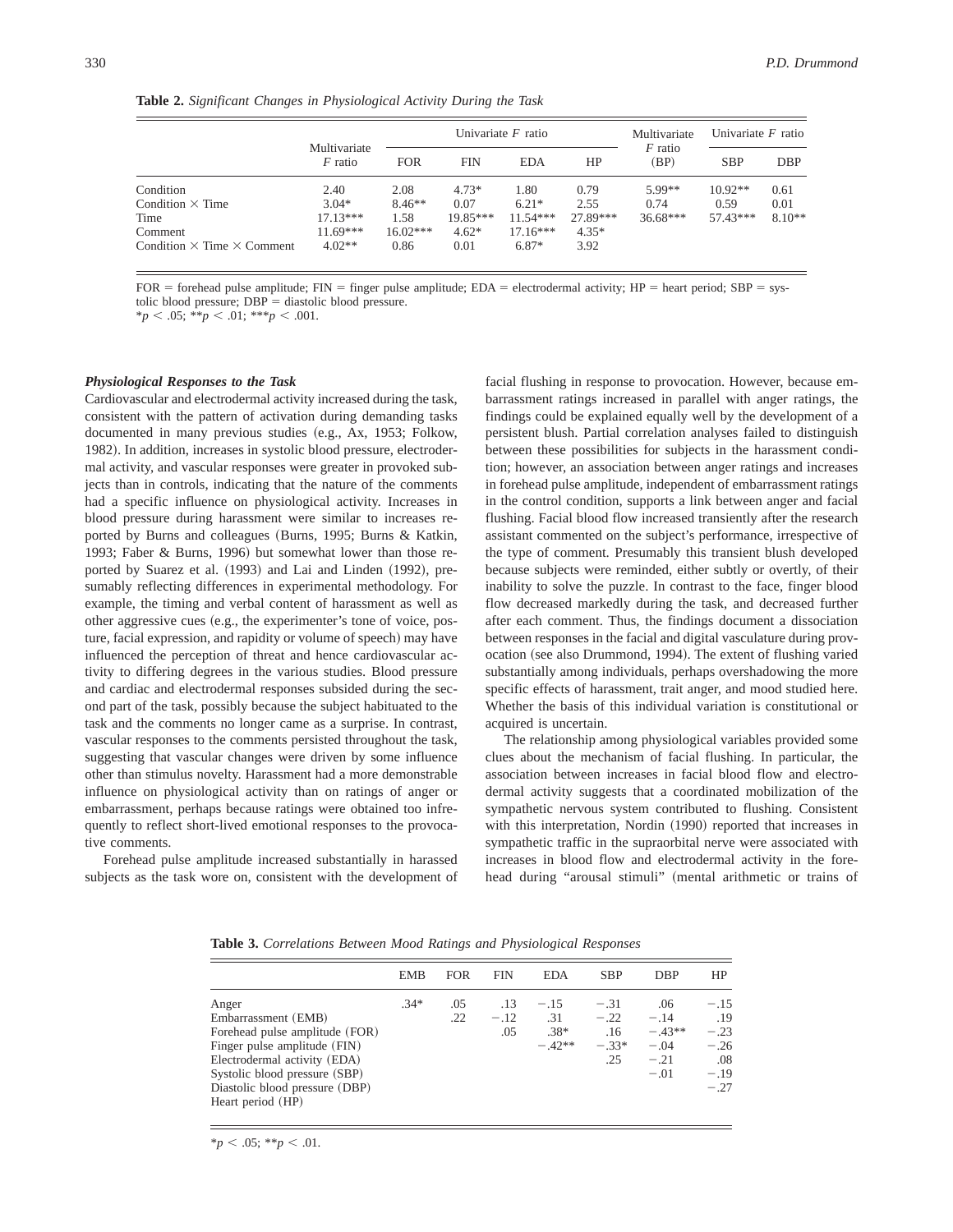electric shocks over the median nerve). In patients with an injury to the sympathetic pathway to the face, increases in facial blood flow during embarrassment and body heating were diminished on the sympathetically denervated side of the face (Drummond  $\&$ Lance, 1987; 1992), further implying mediation by sympathetic vasodilatation.

Increases in facial blood flow were greatest in subjects with the smallest increases in diastolic blood pressure. This interesting relationship raises the possibility of an additional sympathetic influence on facial flushing. Tonic sympathetic vasoconstrictor discharge normally applies a minor inhibitory influence on facial blood flow (Drummond & Finch, 1989), which increases during exercise but not during embarrassment (Drummond, 1997b). The opposing changes in facial blood flow and diastolic blood pressure in the present study suggest that an increase in sympathetic vasoconstriction in the facial circulation competed with active sympathetic vasodilatation. Perhaps the relative intensity of these two sympathetic drives determines whether flushing or pallor predominates when angry.

## *Functional Implications of Flushing*

Episodes of anger double the risk of myocardial infarction for the next 2 hr (Mittleman et al., 1995), possibly by enhancing constriction in already narrow coronary arteries (Boltwood, Taylor, Burke, Grogin, & Giacomini, 1993). In addition, increases in cardiovascular activity during episodes of anger might have a cumulative detrimental effect on the cardiovascular system (Siegman, 1993). Whether facial flushing influences cardiovascular morbidity is uncertain; however, it is tempting to speculate that flushing has a protective effect by limiting increases in blood pressure during episodes of anger (illustrated in the present study by the negative correlation between increases in facial blood flow and diastolic blood pressure). Flushing greatly increases the loss of body heat by drawing warmth to the skin's surface (Rowell, 1977). Because an  $i$  increase in facial warmth is judged to be unpleasant (Zajonc, Murphy, & Inglehart, 1989), increases in facial blood flow might heighten the aversive experience during acute emotional arousal; conversely, the comforting sensations that develop when flushing subsides might help to re-establish equanimity.

In addition to its physiological function, changes in facial blood flow may influence social interactions by signalling the participant's emotional state. For example, blushing sends messages of social discomfort which, in certain contexts, may be interpreted by others as an implicit (and genuine) apology for an unintended transgression. However, because anger also elicits increases in facial blood flow, the assumption that this response signals embarrassment and not anger is influenced by the social context and by the presence of other verbal and nonverbal signs of emotion. Nonetheless, given the nature of cultural stereotypes of anger, it is tempting to speculate that facial reddening would more often be interpreted as a sign of anger in men than in women.

#### *Individual Differences in Anger Propensity*

In contrast to a previous study in women (Suarez et al., 1993), trait anger scores were unrelated to physiological activity during the harassing task. The circumstances in which anger propensity or hostility influences cardiovascular reactivity to provocation in women require further investigation, particularly in light of the failure by others to identify an effect (Burns, 1995; Burns & Katkin, 1993). Suarez et al. (1993) selected subjects high or low on the Cook–Medley hostility inventory whereas groups were formed by a median split of trait anger scores in the present study; perhaps more extreme groups are needed to demonstrate an influence of anger propensity on cardiovascular reactivity in women.

A recent meta-analysis of the link between elevated blood pressure and personality indicated that the strongest association occurred for measures of defensiveness and anger, and suppression of negative affect (Jorgensen, Johnson, Kolodziej, & Schreer, 1996); however, these effects were variable across studies and were influenced by a range of factors including awareness of blood pressure status, age, gender, and occupation (see also Suls, Wan, & Costa, 1995). Both the expression and suppression of anger appear to influence cardiovascular reactivity, particularly during provocation when the subject's preferred mode of response (i.e., expressing or suppressing anger) conflicts with situational demands (Engebretson et al., 1989; Lai & Linden, 1992); however, this attractive generalization has been weakened recently by contradictory findings and qualifications (compare, for example, the findings of Miller  $[1993]$  with those of Larson and Langer  $[1997]$ . In some contexts, cardiovascular responses may be lower than normal in hostile individuals because they feel disinclined to engage fully in experimental tasks (Carroll, Smith, Sheffield, Shipley, & Marmot, 1997). In addition, the association between cardiovascular reactivity and anger suppression may be moderated by usual blood pressure level and gender (Vögele, Jarvis, & Cheeseman, 1997). Various studies have shown that a preference to express anger is associated with increased cardiovascular reactivity (Siegman, 1993), but the strength of this effect varies between males and females (Burns & Katkin, 1993; Faber & Burns, 1996; Lai & Linden, 1992). Thus, any link between hostility, cardiovascular reactivity, anger intensity, and the preferred and actual modes of anger expression is not straightforward (Felsten, 1995).<sup>1</sup>

# **Conclusions**

The present findings demonstrate that facial flushing develops during provocation in women, although questions still remain about the relative roles of anger and embarrassment in producing this response. Harassment influenced facial blood flow and other physiological responses, but was no more effective in subjects with high than low trait anger scores. Because the link between anger propensity, provocation and cardiovascular reactivity is stronger in males than in females (Burns, 1995; Burns & Katkin, 1993), the propensity for flushing when provoked may be greater in hostile men than women.

## **REFERENCES**

Ax, A. F. (1953). The physiological differentiation between fear and anger in humans. *Psychosomatic Medicine*, *15*, 433–442.

Boltwood, M. D., Taylor, C. B., Burke, M. B., Grogin, H., & Giacomini, J.

(1993). Anger report predicts coronary artery vasomotor response to mental stress in atherosclerotic segments. *American Journal of Cardiology*, *72*, 1361–1365.

<sup>&</sup>lt;sup>1</sup>Although not the focus of this study, 30 subjects filled out the anger-in, anger-out, and anger control subscales of the state-trait anger expression inventory during the selection process. Low scores on the anger control scale were associated with large increases in facial blood flow,  $r(28) = -.36, p < .05$ , and with small increases in diastolic blood pressure,  $r(28) = .42$ ,  $p < .05$ . No other significant relationships were identified.